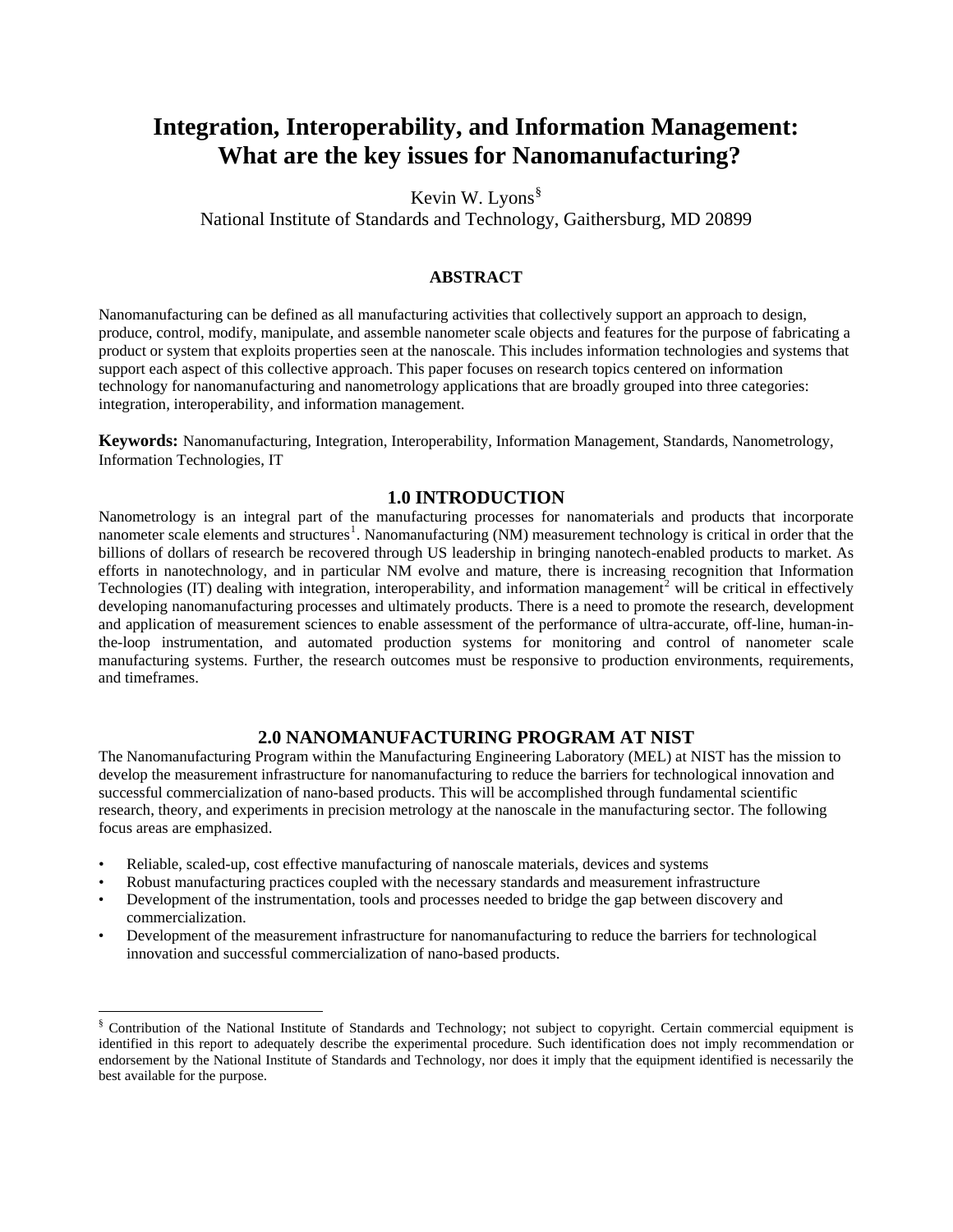The Program is comprised of three themes: Imaging Metrology and Modeling, Nanofabrication, and Control and Assembly. Integration, interoperability, and information management have been defined as cross-cutting technologies.



#### **New measurement systems and Information Technologies**

The development of new measurement systems can evolve from existing measurement systems, fabrication processes, and fabrication system architectures or can involve the development of new nanomanufacturing systems, support tools, and new fabrication processes. To be suitable for plant floor deployment the systems must be production hardened to withstand the environmental conditions seen during manufacturing. Instruments must be designed to exist in a production environment and be capable of measuring product and process attributes required for conformance testing. Measurement technologies must provide production personnel with the necessary information to maintain control of the manufacturing process ensuring that the products produced will conform to desired specifications. This makes it necessary that control information be provided in the timeframes required by production and in formats suitable for production personnel. Particular emphasis is placed on technologies that promote low product costs and mass-production capabilities. It is important to establish traceability to basic and derived units of measure, including length, mass and force as traceability provides a direct and necessary link for verifying measurement accuracy.

The pursuit of standard processes and reference materials often times results in new fabrication processes and new measurement instruments such as Scanned Probe Oxidation (SPO) systems, Scatterfield Microscopes, Optical Tweezers Systems, and Chromium Deposition Directed Assembly Methods. The complexity of these new instruments and preciseness of measurements and methods is directing more attention to the development of open control architectures, user interfaces for instruments and other complex equipment, and an increased focus on models next to each other and simulation tools. This further underscores the importance of information technologies (IT) for nanomanufacturing and nanometrology advancement.

# **3.0 INTEGRATION**

Integration technologies are key enablers for solution providers who design and produce measurement and production systems for nanotech manufacturers. These systems require the seamless integration of hardware and software together to achieve specific measurement functionality and performance. This functionality can be realized through software integration which incorporates algorithms and models that describe probe tip-to-feature interaction, material properties, material analysis results, tool-probe motion planning, forward-looking control approaches, process flows, and other relevant phenomenon. Adding to this complexity, the desired functionality will be reliant on knowledge/information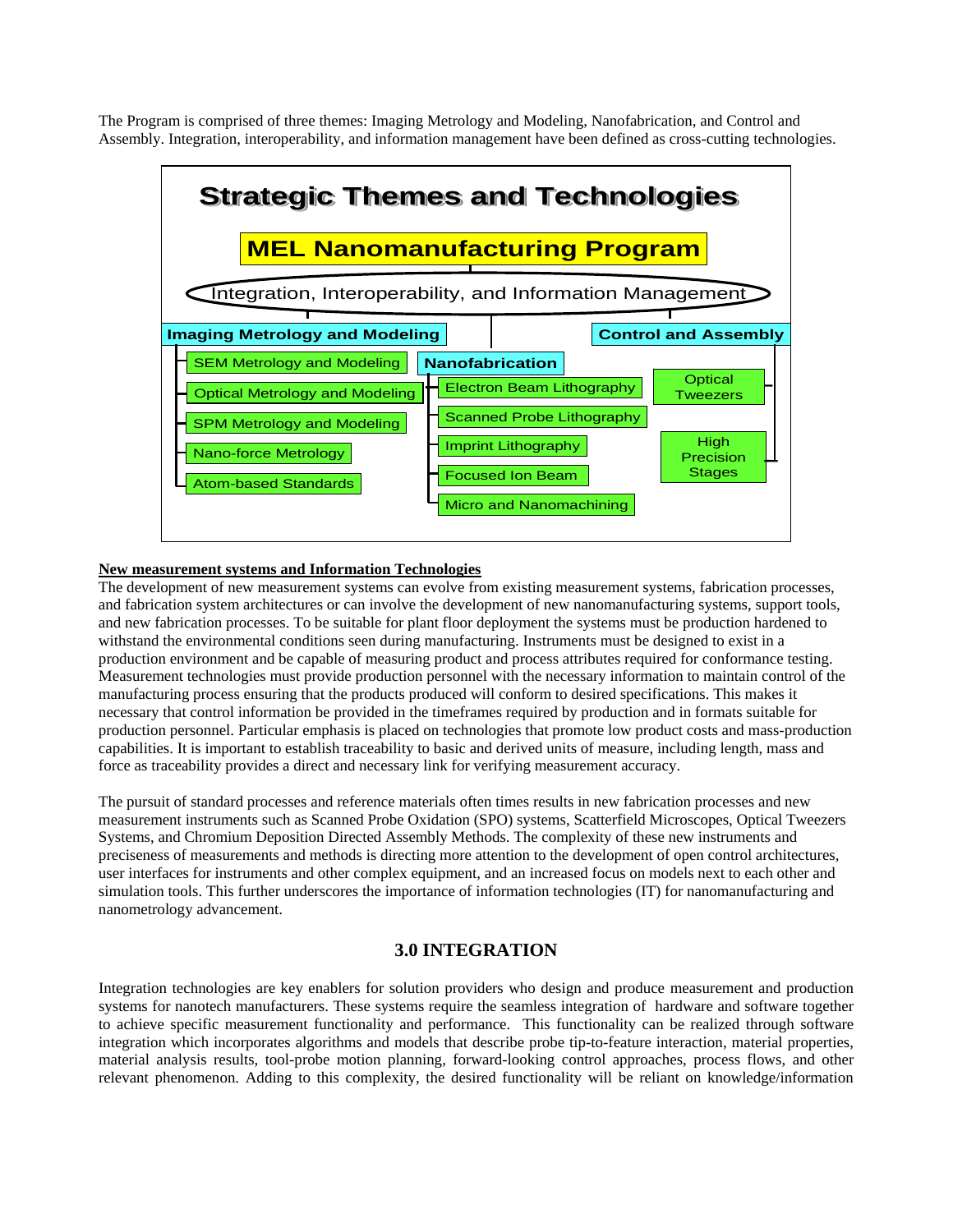exchange across a number of these models, further justifying an integrative solution to ensure measurement accuracy and efficiency. In addition, hybrid production systems that combine functionality of two or more tool technologies for measurement and deposition/removal of materials will require novel integration approaches. Coordination of measurements with control of production-level operations will set the stage for real-time integration within a single system and with clusters of loosely coupled production and measurement systems. An example of a loosely coupled system is an Atomic Force Microscope (AFM) and Scanning Electron Microscope (SEM) system that utilize a common pallet system for sharing of functionality between tools.

#### **4.0 INTEROPERABILITY**

Interoperability ensures that different metrology instrumentation (types and manufacturers) can exchange data and information in a useful and meaningful way in support of a system that works together effectively and in a predictable manner, without prior physical staging or communication. It is expected that as nanometer scale metrology sub-systems are incorporated into production systems they will increase in complexity as they become interwoven with existing engineering, manufacturing, and business software. In addition, there will likely be a mix of in-process and off-line measurements that will support production operations and actions. This will result in an urgent need to address the issue of interoperability and, equally important, a need to establish measures to determine the level of interoperability<sup>[3](#page-4-0)</sup> of an implementation.

#### **5.0 INFORMATION MANAGEMENT**

Information management is simply the handling of information acquired by one or many disparate sources in a way to optimize access for all who have a share in that information or a right to that information<sup>[4](#page-4-0)</sup>. Information management provides a structured approach to formatting, storing, transferring, and presenting product lifecycle information while maintaining security and data integrity requirements. This includes focus areas supporting measurement technologies which can be extensions to research areas such as database design and architectures, data mining, and data representations.

#### **6.0 SUMMARY**

Significant progress has been made in developing measurement models and algorithms that clearly demonstrate computational tractability and a path to their application in real-time monitoring and control of NM processes. Leveraging these advances with statistical methods and novel sampling strategies will further enhance this capability. New advances in interoperability technologies such as semantic-based knowledge representations will increase manufacturers capability to exchange process knowledge within its own enterprise and to work effectively, in real-time, with their extended supplier base. With the development of new information management architectures, combined with local production system functionality, processes will have ready access to relevant data and information stored remotely enabling processes to react to conditions beyond normal local response capabilities. IT plays a key role in creating this cohesive toolbox of technologies that will support metrology and instrumentation advances necessary for responsive and valued knowledge and information exchange. These recent advances in integration, interoperability, and information management technologies, and associated fields such as math and computational science and digital libraries, provide the essential ingredient for continuing U.S. leadership in this field.

Below are some key IT research areas that are reliant on integration, interoperability, and information management technologies. The research community's ability to overcome barriers in these areas will dictate the resulting outcomes for improved U.S. product quality and manufacturing process performance, reduced production costs and time-tomarket, and increased competitiveness in international markets. One could ask "What are the new issues that NM is facing and how can one effectively use solutions from general manufacturing, if possible. What kind of new IT solutions should be worked out for NM?" The following listing of potential research topic areas is intended to introduce the reader to the diversity of IT for NM and is not intended to be complete.

- $\triangleright$  Advanced process modeling, simulation, and control technology
	- Utilities to support probe tip modeling and deconvolution algorithms
	- Model overlay and data fusion technologies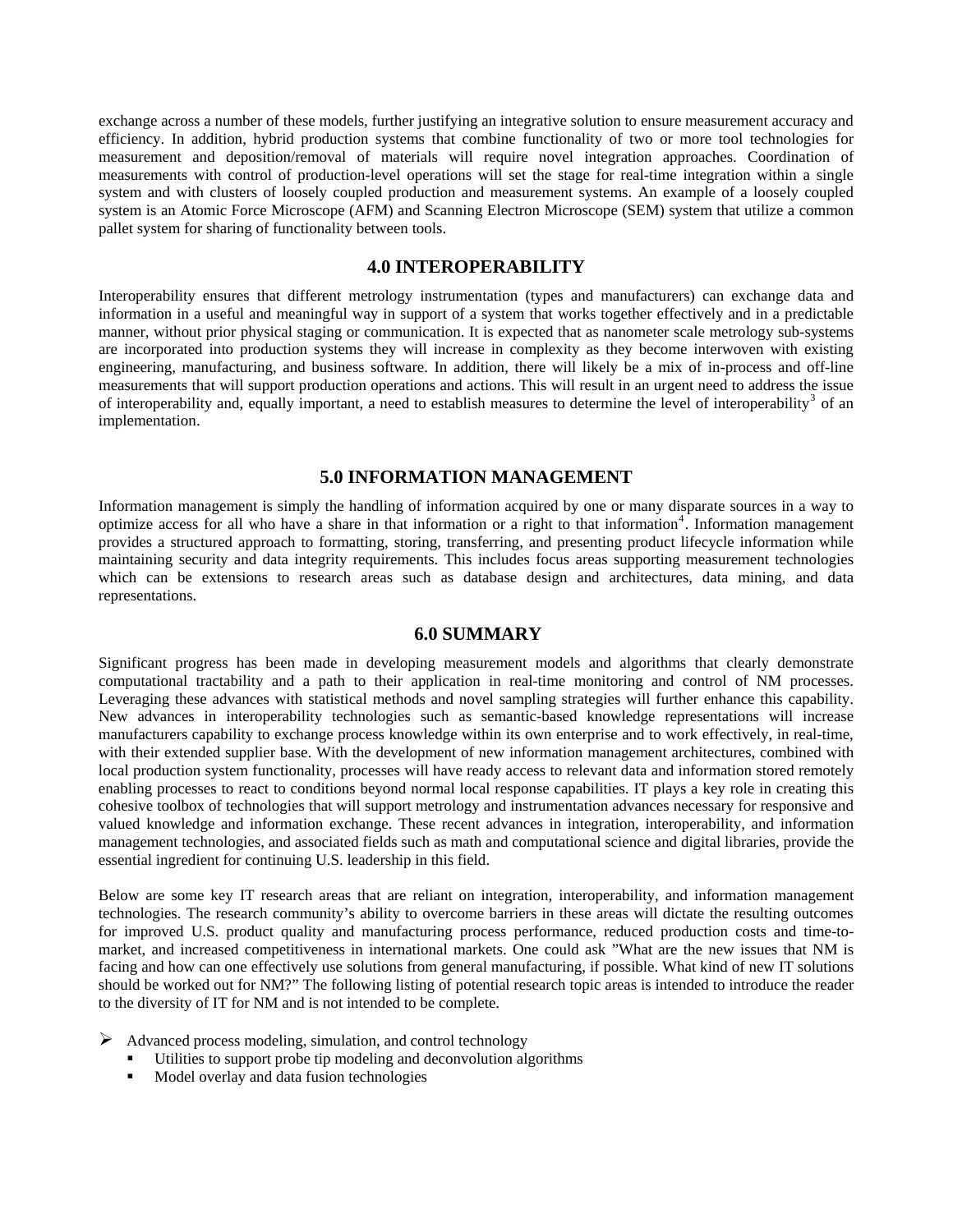- <span id="page-3-1"></span>Real-time post-processing technologies (3-D model construction, surface weaving, etc.)
- Efficient algorithms and portable, scalable software for the application of appropriate nanoscale instrumentation and in-process measurement procedures to industrial problems
	- Advanced algorithms to enable real-time assembly of libraries for physics-based simulation
		- o Decision making from diverse data types that cross timescales and disciplines
- New control system architectures which enable automated multi-tiered measurements that support low precision/high through-put and high precision/low through-put measurements.
	- o Closed loop control with large uncertainties in relevant timeframes
- Advanced performance modeling methodologies to quantify effectiveness of nanoscale measurement systems and human-metrology interfaces
- Statistical methods and sampling strategies for product/process measurements
- Generalized method to identify and define correlation models for indirect measurement/s
- ¾ Ultra-precision, fast registration and positioning approaches
	- SRMs (Standard Reference Materials) that provide a bridge between various measurement methods and imaging
	- Computer-interpretable descriptive registration targets, knowledge-encoded transfer pallets, substrates, tool holders, etc.
	- Fast transfer of data between measurement and manufacturing tools
- ¾ Nanometrology-unique knowledge representations, information and data architectures, and information management specifications
	- Tolerance and uncertainty representations

<u>.</u>

- ¾ Standardized method for encoding data (metadata sets, Standard Ref. Data)
- Standardized data model shared understanding of semantic knowledge
	- For example, a knowledge cyberinfrastructure that clarifies semantics, disambiguates terminology, and provides a reservoir for organizing and classifying scientific concepts (ref. NASA Jet Propulsion Laboratory (JPL), Robert Raskin) could improve the accessibility of valued knowledge and information databases.
- ¾ Development and deployment of advanced information management and communications technology to support the education, research and manufacturing communities and to increase the electronic availability and use of scientific and engineering data at the appropriate content level and time;
- $\triangleright$  Support, promote, and coordinate the development of voluntary standards that provide interoperability and common user interfaces within the NM community, and increase industrial competitiveness.
- Common global language specification for metrology system interfaces<sup>[5](#page-4-0)</sup>
- ¾ Industry-supported testbeds for validating performance of measurement systems

# **7. CONCLUSION**

Nanomanufacturing is essential to product success in the marketplace, and to be a leading manufacturer one must implement processes that are well thought out in terms of both physical and software systems. Information technologies are playing a significant role in the success of new systems effectiveness and efficiency and must be considered early in the design cycle for maximum impact. In addition, measurements are critical to developing complete understanding of any new phenomena in nanomanufacturing and information technologies are key contributors to our success. Only those things that can be measured can be fully understood. Nanometrology is a critical component of nanomanufacturing that sets the stage for controlling fabrication and production of parts and ensuring product quality.

# **8.0 REFERENCES**

<span id="page-3-0"></span><sup>1</sup> Instrumentation and Metrology for Nanotechnology, Report of the National Nanotechnology Initiative Workshop, January 27-29, 2004, NIST - Gaithersburg, MD 2

<sup>&</sup>lt;sup>2</sup> Instrumentation, Metrology, and Standards for Nanomanufacturing Workshop, October 17-19, 2006, National Science and Technology Council (NSTC), Interagency Working Group (IWG) on Manufacturing Research and Development (R&D), NIST, NSF, and ONR sponsorship, Gaithersburg, MD